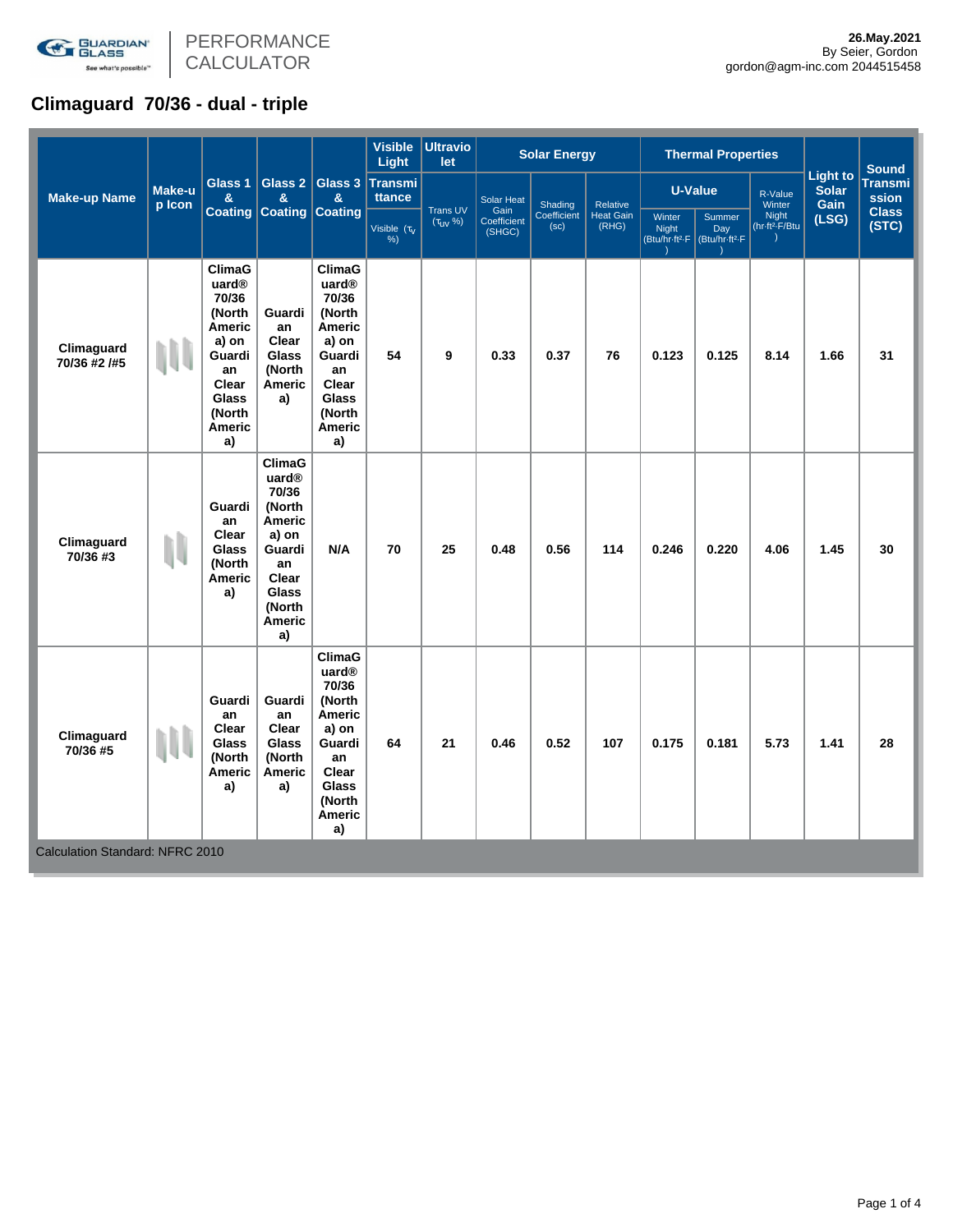

### **Climaguard 70/36 #2 /#5**

|                    |                                                           |                                      | <b>Outdoors</b> |                                      |                         |  |  |  |
|--------------------|-----------------------------------------------------------|--------------------------------------|-----------------|--------------------------------------|-------------------------|--|--|--|
| GLASS <sub>1</sub> |                                                           | Guardian Clear Glass (North America) |                 | $#1$ -----                           |                         |  |  |  |
|                    |                                                           | Thickness = $5/32$ " (4mm)           |                 | #2 ClimaGuard® 70/36 (North America) |                         |  |  |  |
| GAP <sub>1</sub>   |                                                           | 10% Air, 90% Argon, 1/2" (12.7mm)    |                 |                                      |                         |  |  |  |
| <b>GLASS 2</b>     | Guardian Clear Glass (North America)                      |                                      |                 | $#3$ -----                           |                         |  |  |  |
|                    | Thickness = $5/32$ " (4mm)                                |                                      |                 | $#4$ -----                           |                         |  |  |  |
| GAP <sub>2</sub>   |                                                           | 10% Air, 90% Argon, 1/2" (12.7mm)    |                 |                                      |                         |  |  |  |
| <b>GLASS 3</b>     | Guardian Clear Glass (North America)                      |                                      |                 | #5 ClimaGuard® 70/36 (North America) |                         |  |  |  |
|                    | Thickness = $5/32$ " (4mm)                                |                                      |                 | $#6$ -----                           |                         |  |  |  |
|                    | Total Unit (Nominal) = $1\frac{15}{32}$ in                |                                      |                 | $Slope = 90^\circ$                   | Window Height = 1 meter |  |  |  |
|                    | Estimated Nominal Glazing Weight: 5.89 lb/ft <sup>2</sup> |                                      |                 |                                      |                         |  |  |  |

# Indoors

## **Climaguard 70/36 #3**

|                  |                                      |                                                           | Outdoors                             |                           |  |  |  |
|------------------|--------------------------------------|-----------------------------------------------------------|--------------------------------------|---------------------------|--|--|--|
| <b>GLASS1</b>    |                                      | Guardian Clear Glass (North America)                      | $#1$ -----                           |                           |  |  |  |
|                  |                                      | Thickness = $1/8$ " (3mm)                                 | $#2$ -----                           |                           |  |  |  |
| GAP <sub>1</sub> |                                      | 10% Air, 90% Argon, 1/2" (12.7mm)                         |                                      |                           |  |  |  |
| <b>GLASS 2</b>   | Guardian Clear Glass (North America) |                                                           | #3 ClimaGuard® 70/36 (North America) |                           |  |  |  |
|                  |                                      | Thickness = $1/8$ " (3mm)                                 | $#4$ -----                           |                           |  |  |  |
|                  | Total Unit (Nominal) = $3/4$ in      |                                                           | $Slope = 90^\circ$                   | Window Height $= 1$ meter |  |  |  |
|                  |                                      | Estimated Nominal Glazing Weight: 3.04 lb/ft <sup>2</sup> |                                      |                           |  |  |  |

# Indoors

### **Climaguard 70/36 #5**

|                    |                                      |                                                           |  | Outdoors                             |                           |  |  |  |
|--------------------|--------------------------------------|-----------------------------------------------------------|--|--------------------------------------|---------------------------|--|--|--|
| GLASS <sub>1</sub> |                                      | Guardian Clear Glass (North America)                      |  | $#1$ -----                           |                           |  |  |  |
|                    |                                      | Thickness = $1/8$ " (3mm)                                 |  | $#2$ -----                           |                           |  |  |  |
| GAP <sub>1</sub>   |                                      | 10% Air, 90% Argon, 1/2" (12.7mm)                         |  |                                      |                           |  |  |  |
| <b>GLASS 2</b>     | Guardian Clear Glass (North America) |                                                           |  | $#3$ -----                           |                           |  |  |  |
|                    |                                      | Thickness = $1/8$ " (3mm)                                 |  | $#4$ -----                           |                           |  |  |  |
| GAP <sub>2</sub>   |                                      | 10% Air, 90% Argon, 1/2" (12.7mm)                         |  |                                      |                           |  |  |  |
| <b>GLASS 3</b>     |                                      | Guardian Clear Glass (North America)                      |  | #5 ClimaGuard® 70/36 (North America) |                           |  |  |  |
|                    | Thickness = $1/8$ " (3mm)            |                                                           |  | #6 -----                             |                           |  |  |  |
|                    |                                      | Total Unit (Nominal) = $1 \frac{3}{8}$ in                 |  | $Slope = 90^{\circ}$                 | Window Height $=$ 1 meter |  |  |  |
|                    |                                      | Estimated Nominal Glazing Weight: 4.56 lb/ft <sup>2</sup> |  |                                      |                           |  |  |  |
|                    |                                      |                                                           |  | Indoors                              |                           |  |  |  |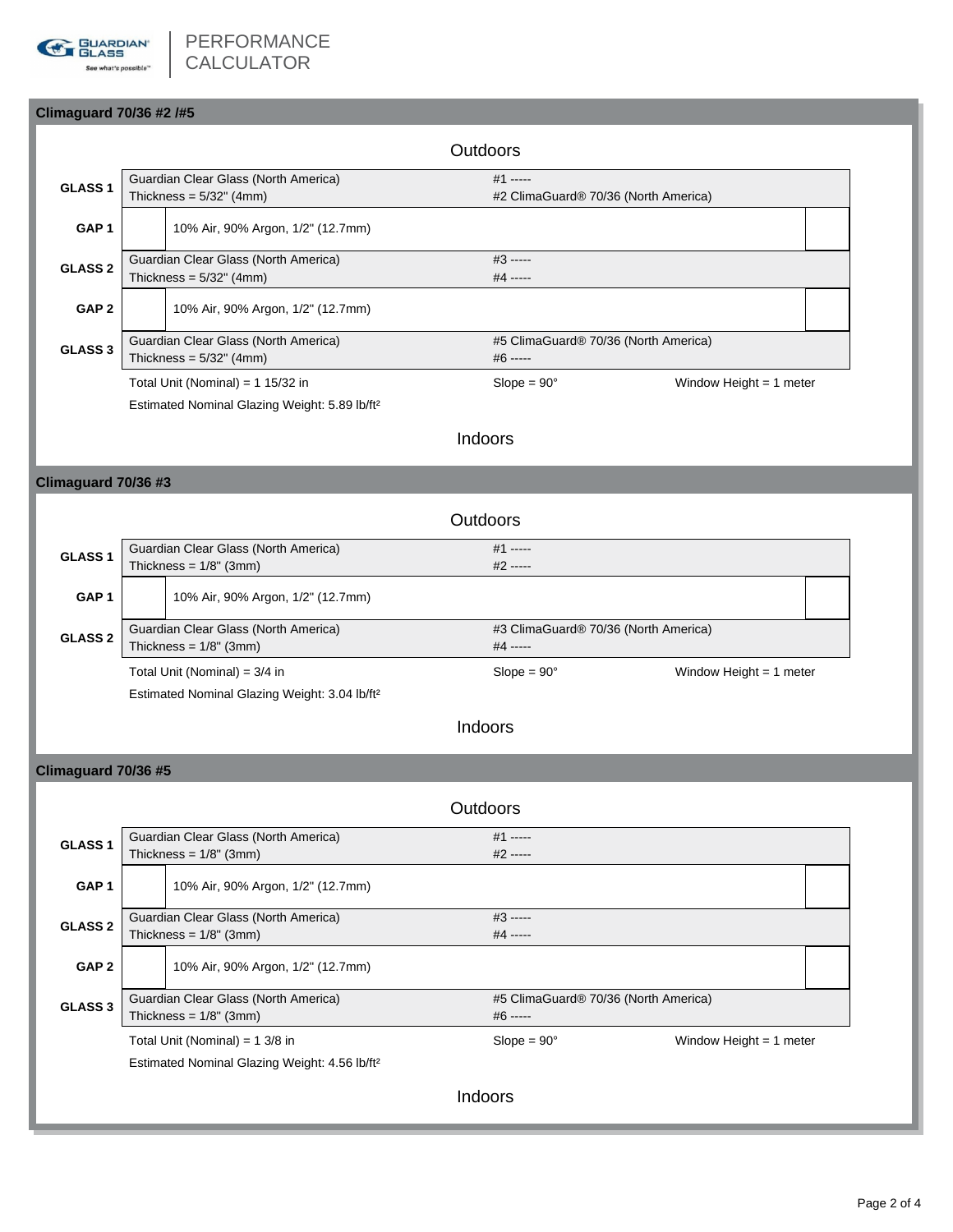

#### **Important Notes**

Calculations and terms in this report are based on NFRC 2010. The performance values shown above represent nominal values for the center of glass with no spacer system or framing.

#### **Laminated products:**

The Performance Calculator allows the user to model a wide variety of laminated glass makeups using different float glass substrates, coatings and interlayer material, including those makeups where the coating faces the interlayer. It is the user's responsibility to assess whether the laminated glass makeup meets relevant regional standards and complies with applicable laminated glass safety regulations.

In addition, when the laminated glass makeup includes a coating facing the interlayer material, there may be a loss of thermal insulation performance and a color change compared to non-embedded coated class.

#### **Non-specular products (translucent or diffuse):**

The performance measurement for non-specular (translucent or diffuse) materials such as translucent interlayers or acid etched glass surface, or surface with ceramic frit is limited by the current experimental technologies. Since measurements capture physically only a part of the resulting radiation, calculated performance results provided herein and based on such measurements are not compliant with any standard (including EN 410) and may only be used as a general reference. Actual values may vary significantly based upon exact fabrication process, as well as type, thickness and color of used non-specular material.

Please note that the Thermal Stress Guideline is only a general guide to the thermal safety of a glazing, and it is not a replacement for detailed thermal stress analysis.

#### **Explanation of Terms**

- **Visible Light Transmittance (Tv, %)** is the percentage of incident light in the wavelength range of 380 nm to 780 nm that is transmitted by the glass.
- **Ultraviolet (UV) Transmittance (Tuv, %)** is the percentage of the incident solar radiation transmitted by the glazing in the 300 nm to 380 nm range.
- **Solar Energy Direct Transmittance (Te, %)** is the percentage of incident solar energy in the wavelength range of 300 nm to 2500 nm that is directly transmitted by the glass.

**Visible Light Reflectance Outdoors/Indoor (Rv out/in, %)** is the percentage of incident visible light directly reflected by the glass.

**Solar Direct Reflectance Outdoors/Indoors (Re out/in, %)** is the percentage of incident solar energy directly reflected by the glass.

**Solar Energy Absorptance (Ae, %)** is the percentage of the sun's energy that is absorbed by glass.

- **U-Value** is the glazing parameter that characterizes the heat transfer through the central part of the glazing, i.e. without edge effects, and expresses the steady-state density of heat transfer rate per temperature difference between the environmental temperatures on each side. US Standard units are Btu/hr·ft²·F and SI / Metric units are W/m2 K.
- **Relative Heat Gain (RHG)** is the total net heat gain to the indoors due to both the air-to-air thermal conductance and the solar heat gain. US Standard units are Btu/hr.ft² and SI / Metric units are W/m².
- **Shading Coefficient (sc)** is Solar Factor divided by 0.87. It is a measure of the solar heat gain referenced to 3 mm clear glass which has the designated value of 1.00.
- **Solar Heat Gain Coefficient (SHGC)** is the sum of the solar direct transmittance and the secondary heat transfer factor of the glazing towards the inside, the latter resulting from heat transfer by convection and longwave IR-radiation of that part of the incident solar radiation which has been absorbed by the glazing.

**Light-to-Solar Gain (LSG)** is the ratio of visible light gain to solar gain. LSG = (Visible Transmittance) / (SHGC)

- Color Rendering Index in transmission, D65 (R<sub>a</sub>) is the change in color of an object as a result of the light being transmitted by the glass.
- **Weighted Sound Reduction Index (Rw)** is a single-number quantity which characterizes the airborne sound insulation of a material or building element over a range of frequencies.
- **Sound Transmission Class (STC)** is a single-number quantity which characterizes the airborne sound insulation of a material or building element over a range of frequencies.